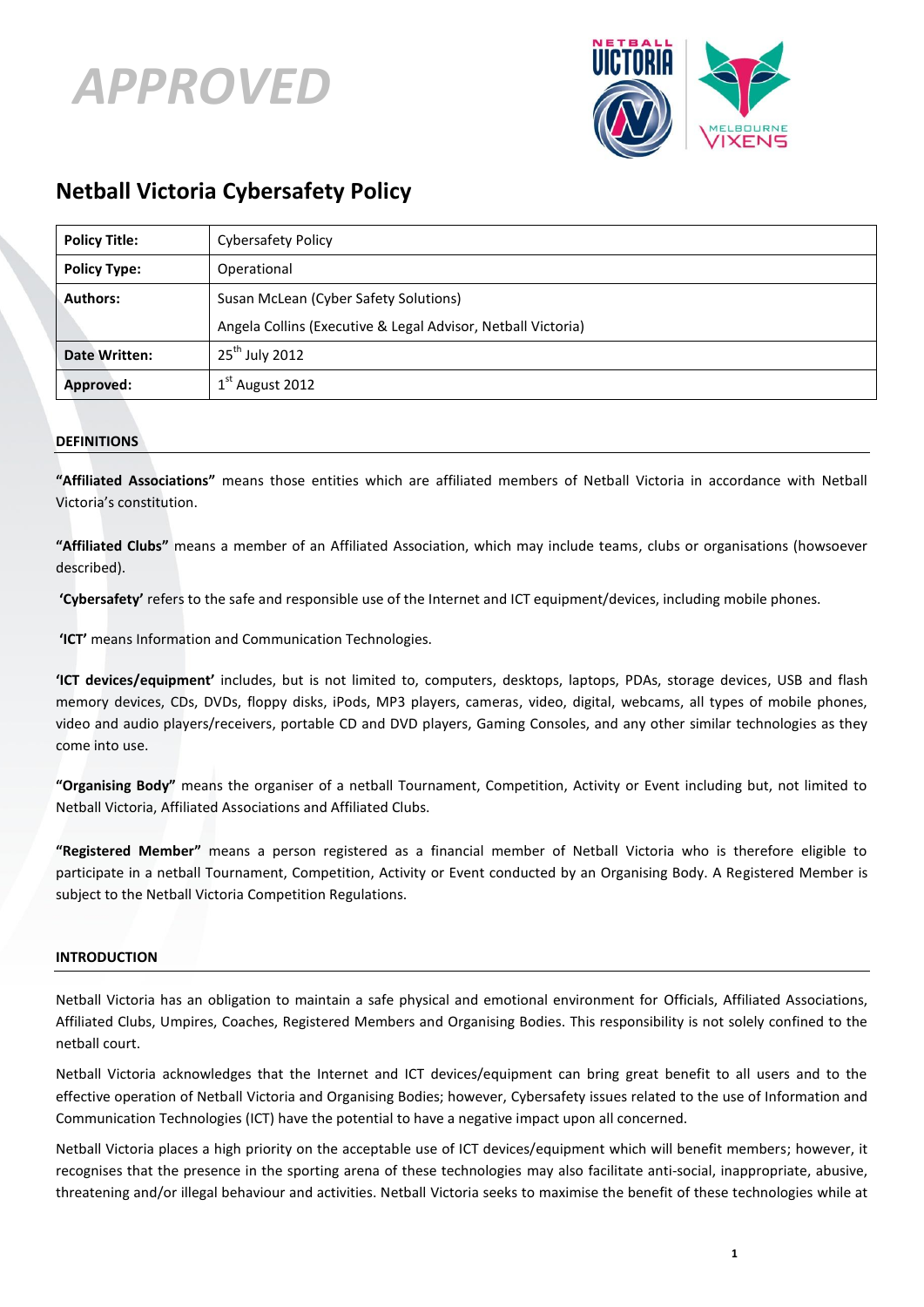

the same time minimising the dangers and managing the risks.

## **RESPONSIBILITIES UNDER THIS POLICY**

Netball Victoria and Organising Bodies will implement and maintain rigorous and effective Cybersafety practices which aim to maximise the benefits of the Internet and ICT and allow for the effective operation of Netball Victoria and Organising Bodies, whilst minimising and managing any risks. Such practices will aim to maintain a cybersafe playing environment and address the needs of the Organising Bodies to receive education about the safe and responsible use of present and developing ICT.

## **WHAT IS CYBERBULLYING?**

*"Cyberbullying is a way of delivering covert psychological bullying. It uses information and communication technologies to support deliberate, repeated and hostile behaviour, by an individual or group that is intended to harm others." (Belsey 2007)*

Cyberbullying includes, but is not limited to, the following misuses of technology:

- (a) harassing, teasing, intimidating or threatening another Registered Member by sending or posting inappropriate and hurtful e-mail messages, instant messages, text messages, phone messages, digital pictures or images, or web site postings, irrespective of whether the post or message could be viewed by the wider public; and
- (b) sending, receiving and/or possessing naked or sexually explicit images of a Registered Member.

Registered Members should:

- (a) be aware that postings, comments and/or messages from their individual ICT account or mobile phone will remain the responsibility of the account owner unless the account owner can prove that their account had been accessed by an unauthorised person and by a method outside of their control;
- (b) be vigilant about the security of their account(s) and take all reasonable steps to protect themselves, for example, not sharing passwords or allowing others to log on to their individual accounts.
- (c) be aware that where a crime has been committed, they may be subject to a criminal investigation by Police over which the relevant Organising Body will have no control. This particularly applies to 'sexting' where the Registered Member is in possession of an inappropriate sexualised image of a person under the age of 18 years.

#### **BREACHES OF THE POLICY**

Netball Victoria takes seriously its responsibility in providing robust policy, guidelines and education for its members in relation to what is deemed acceptable and appropriate online behaviours.

The motto, crest, and/or logo of Netball Victoria or an Organising Body must not be used in any way which would result in a negative impact for Netball Victoria, the Organising Body or its members.

All Registered Members of Netball Victoria, whether playing or non-playing, have a responsibility to ensure that all online communications are kept within Netball Victoria's expectations in relation to appropriate and respectful interactions with any Official, Affiliated Association, Affiliated Club, Umpire, Coach, Registered Member and/or Organising Body.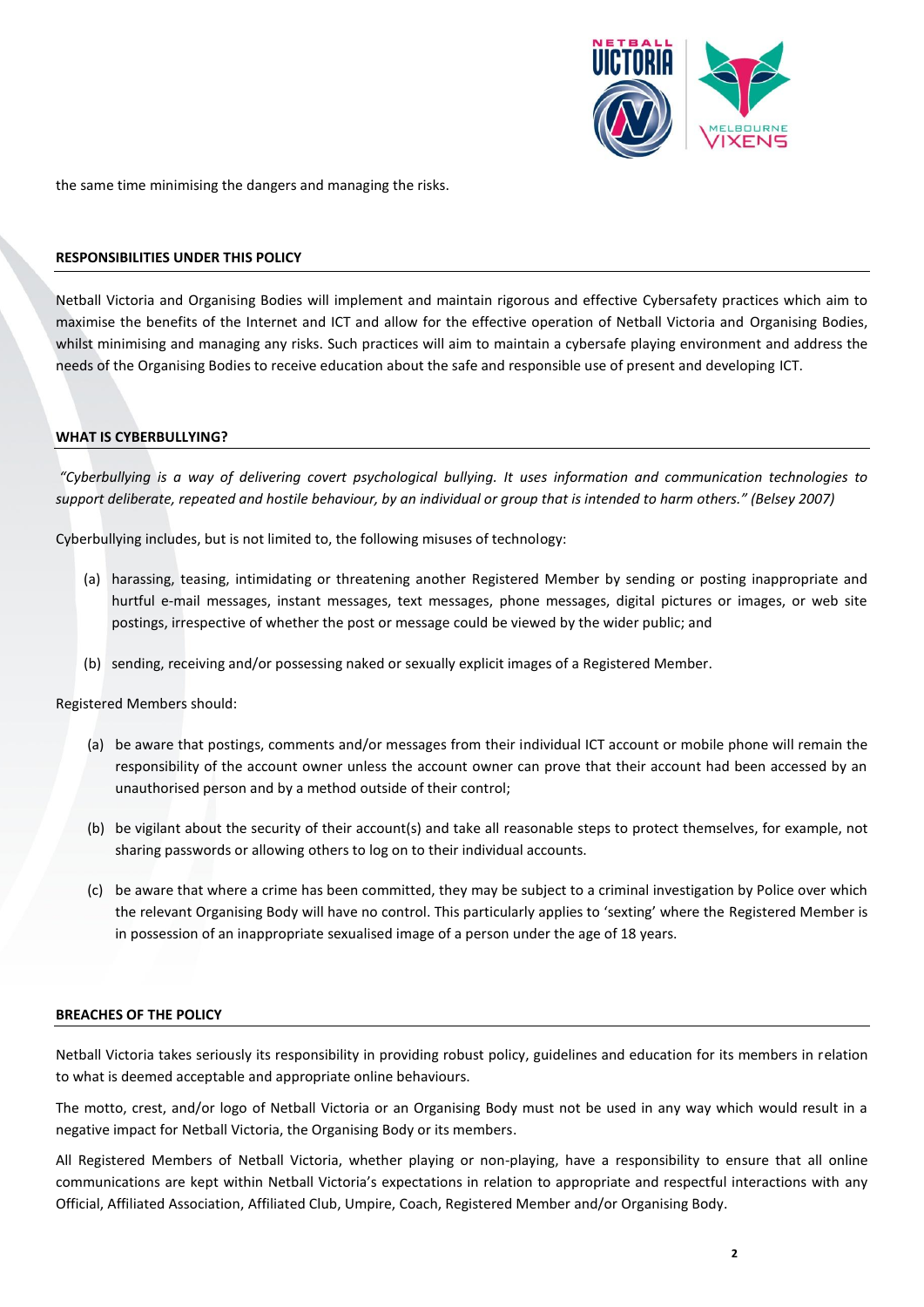

Registered Members of Netball Victoria and/or any Organising Body must not:

(a) post or send inappropriate comments via the Internet or ICT about any Official, Affiliated Association, Affiliated Club, Umpire, Coach, Registered Member and/or Organising Body;

where:

- I. if said in person during the conduct of a netball game, would result in disciplinary action being taken; or
- II. such posting would be in breach of the Netball Australia Member Protection Policy:
	- a. Section 4 Code of Behaviour
	- b. Section 7 Policy Position Statements.

## **HOW TO DEAL WITH BREACHES OF THIS POLICY**

Any Registered Member who feels that they have been the victim of such misuses of technology should save and store the offending material on their computer, mobile phone or other device.

If the content is of a sexually explicit nature, the Police should be informed immediately by the member (or parent in the case of a minor), followed by a report to the relevant Organising Body.

For all other instances of cyberbullying, the recipient and/or other person having knowledge of such behaviour, should print a copy of the material and immediately report the incident following the procedure listed below. The member affected should also report the abuse to the Internet site, if applicable, or the relevant telecommunications provider, in the case of mobile phone abuse.

#### **PROCEDURE**

All reports of cyberbullying and other online or mobile telephone harassment will be investigated fully and may result in a notification to Police where an Organising Body is legally obliged to do so. A notification to Police by an individual will not override an Organising Body's responsibility to fully investigate a complaint, if one has been lodged with the Organising Body, and such investigation will be conducted alongside any Police investigation.

A Registered Member may make a complaint relating to Cybersafety if the conduct the subject of the complaint occurred before, during or after a Tournament, Competition, Activity or Event arranged by an Organising Body.

A Registered Member may make a complaints under Netball Victoria's *Competition Regulations*, if the behavior the subject of the complaint occurred before, during or after a Tournament, Competition, Activity or Event arranged by an Organising Body.

A complaint may also be made under Netball Australia's *Member Protection Policy* or Netball Victoria's *Member Protection Charter* if the behavior the subject of the complaint is general in nature and/or ongoing and does not apply to a particular Tournament, Competition, Activity or Event arranged by an Organising Body.

#### **PENALTIES**

Under Netball Victoria's *Competition Regulations*, a proven charge of an online breach of code of conduct, as per this policy, may attract one or more of the following penalties:

(a) A warning;